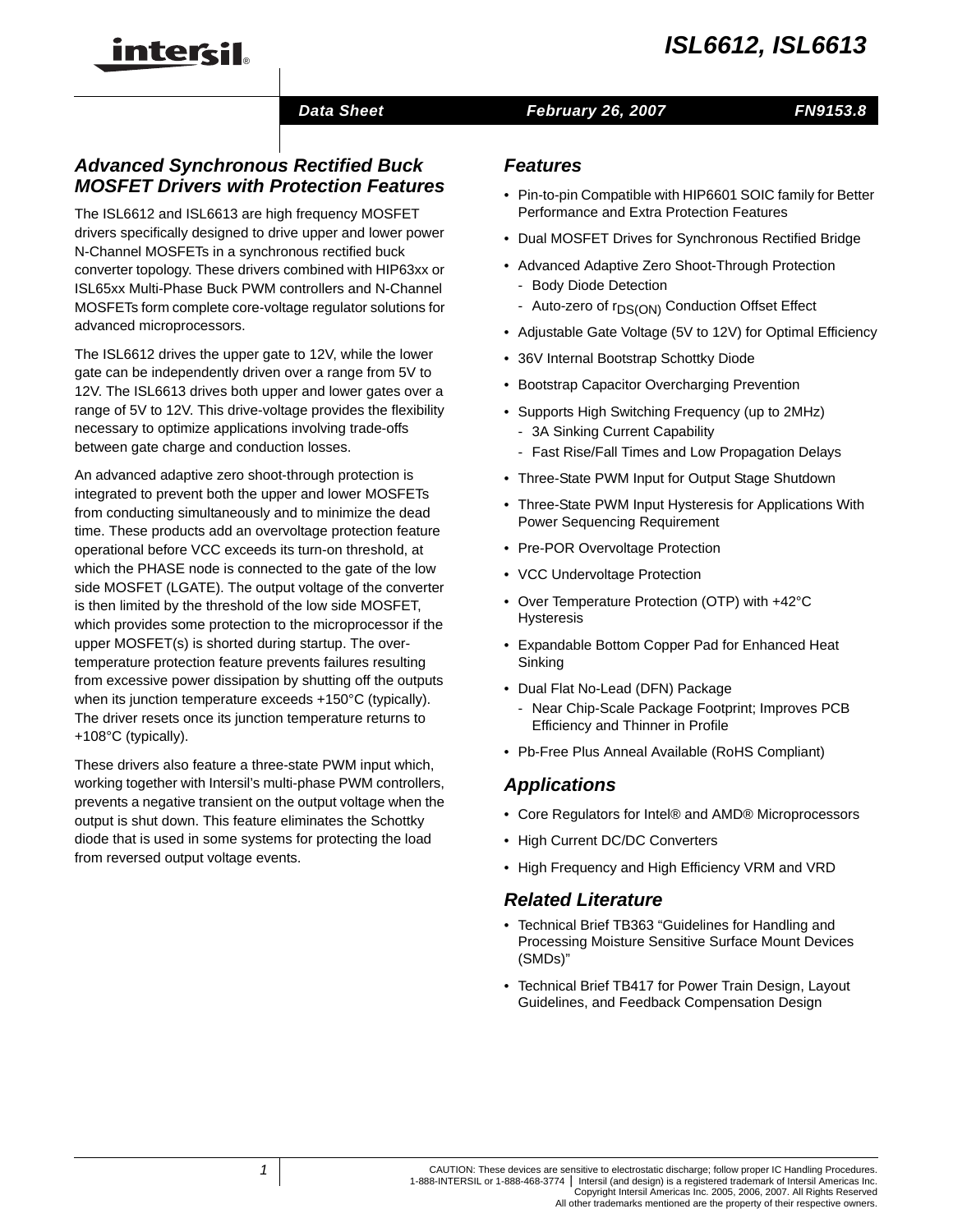## *Ordering Information*

| <b>PART NUMBER</b> | <b>PART MARKING</b> | TEMP. RANGE (°C) | <b>PACKAGE</b>          | PKG. DWG. # |
|--------------------|---------------------|------------------|-------------------------|-------------|
| <b>ISL6612CB</b>   | <b>ISL66 12CB</b>   | 0 to $+85$       | 8 Ld SOIC               | M8.15       |
| ISL6612CBZ (Note)  | 6612 CBZ            | 0 to $+85$       | 8 Ld SOIC (Pb-Free)     | M8.15       |
| ISL6612CBZA (Note) | 6612 CBZ            | $0 to +85$       | 8 Ld SOIC (Pb-Free)     | M8.15       |
| <b>ISL6612CR</b>   | 612C                | 0 to $+85$       | 10 Ld 3x3 DFN           | L10.3x3     |
| ISL6612CRZ (Note)  | 612Z                | $0 to +85$       | 10 Ld 3x3 DFN (Pb-Free) | L10.3x3     |
| ISL6612ECB         | ISL66 12ECB         | 0 to $+85$       | 8 Ld EPSOIC             | M8.15B      |
| ISL6612ECBZ (Note) | 6612 ECBZ           | 0 to $+85$       | 8 Ld EPSOIC (Pb-Free)   | M8.15B      |
| ISL6612EIB         | ISL66 12EIB         | $-40$ to $+85$   | 8 Ld EPSOIC             | M8.15B      |
| ISL6612EIBZ (Note) | 6612 EIBZ           | $-40$ to $+85$   | 8 Ld EPSOIC (Pb-Free)   | M8.15B      |
| <b>ISL6612IB</b>   | <b>ISL66 12IB</b>   | $-40$ to $+85$   | 8 Ld SOIC               | M8.15       |
| ISL6612IBZ (Note)  | 6612 IBZ            | $-40$ to $+85$   | 8 Ld SOIC (Pb-Free)     | M8.15       |
| <b>ISL6612IR</b>   | 6121                | $-40$ to $+85$   | 10 Ld 3x3 DFN           | L10.3x3     |
| ISL6612IRZ (Note)  | 12IZ                | $-40$ to $+85$   | 10 Ld 3x3 DFN (Pb-Free) | L10.3x3     |
| <b>ISL6613CB</b>   | <b>ISL66 13CB</b>   | 0 to $+85$       | 8 Ld SOIC               | M8.15       |
| ISL6613CBZ (Note)  | 6613 CBZ            | $0 to +85$       | 8 Ld SOIC (Pb-Free)     | M8.15       |
| <b>ISL6613CR</b>   | 613C                | 0 to $+85$       | 10 Ld 3x3 DFN           | L10.3x3     |
| ISL6613CRZ (Note)  | 613Z                | $0 to +85$       | 10 Ld 3x3 DFN (Pb-Free) | L10.3x3     |
| ISL6613ECB         | ISL66 13ECB         | 0 to $+85$       | 8 Ld EPSOIC             | M8.15B      |
| ISL6613ECBZ (Note) | 6613 ECBZ           | $0 to +85$       | 8 Ld EPSOIC (Pb-Free)   | M8.15B      |
| ISL6613EIB         | ISL66 13EIB         | $-40$ to $+85$   | 8 Ld EPSOIC             | M8.15B      |
| ISL6613EIBZ (Note) | 6613 EIBZ           | $-40$ to $+85$   | 8 Ld EPSOIC (Pb-Free)   | M8.15B      |
| <b>ISL6613IB</b>   | <b>ISL66 13IB</b>   | $-40$ to $+85$   | 8 Ld SOIC               | M8.15       |
| ISL6613IBZ (Note)  | 6613 IBZ            | $-40$ to $+85$   | 8 Ld SOIC (Pb-Free)     | M8.15       |
| <b>ISL6613IR</b>   | 6131                | $-40$ to $+85$   | 10 Ld 3x3 DFN           | L10.3x3     |
| ISL6613IRZ (Note)  | 13IZ                | $-40$ to $+85$   | 10 Ld 3x3 DFN (Pb-Free) | L10.3x3     |

Add "-T" suffix for tape and reel.

NOTE: Intersil Pb-free plus anneal products employ special Pb-free material sets; molding compounds/die attach materials and 100% matte tin plate termination finish, which are RoHS compliant and compatible with both SnPb and Pb-free soldering operations. Intersil Pb-free products are MSL classified at Pb-free peak reflow temperatures that meet or exceed the Pb-free requirements of IPC/JEDEC J STD-020.

## *Pinouts*



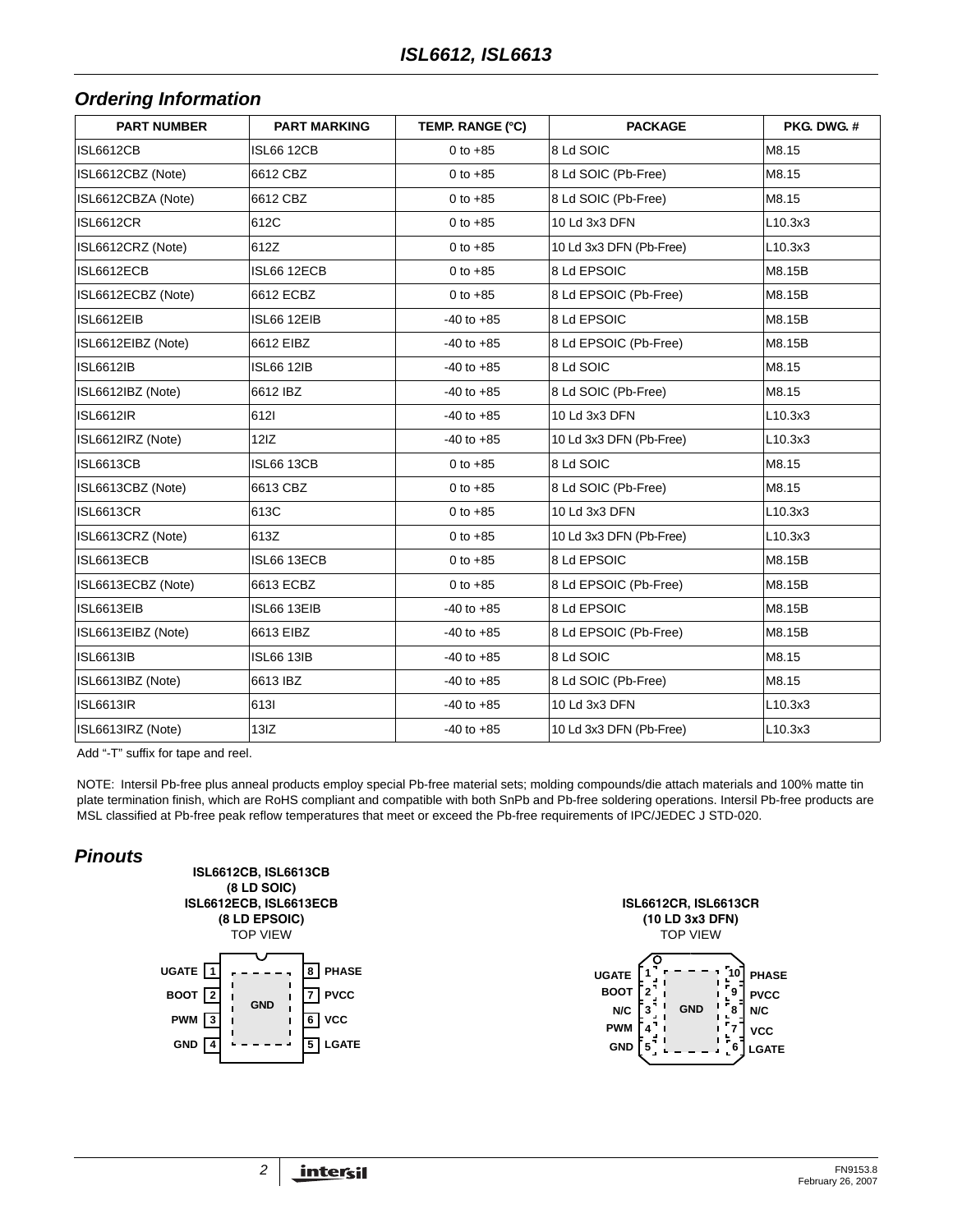# *Block Diagram*

**ISL6612 AND ISL6613**

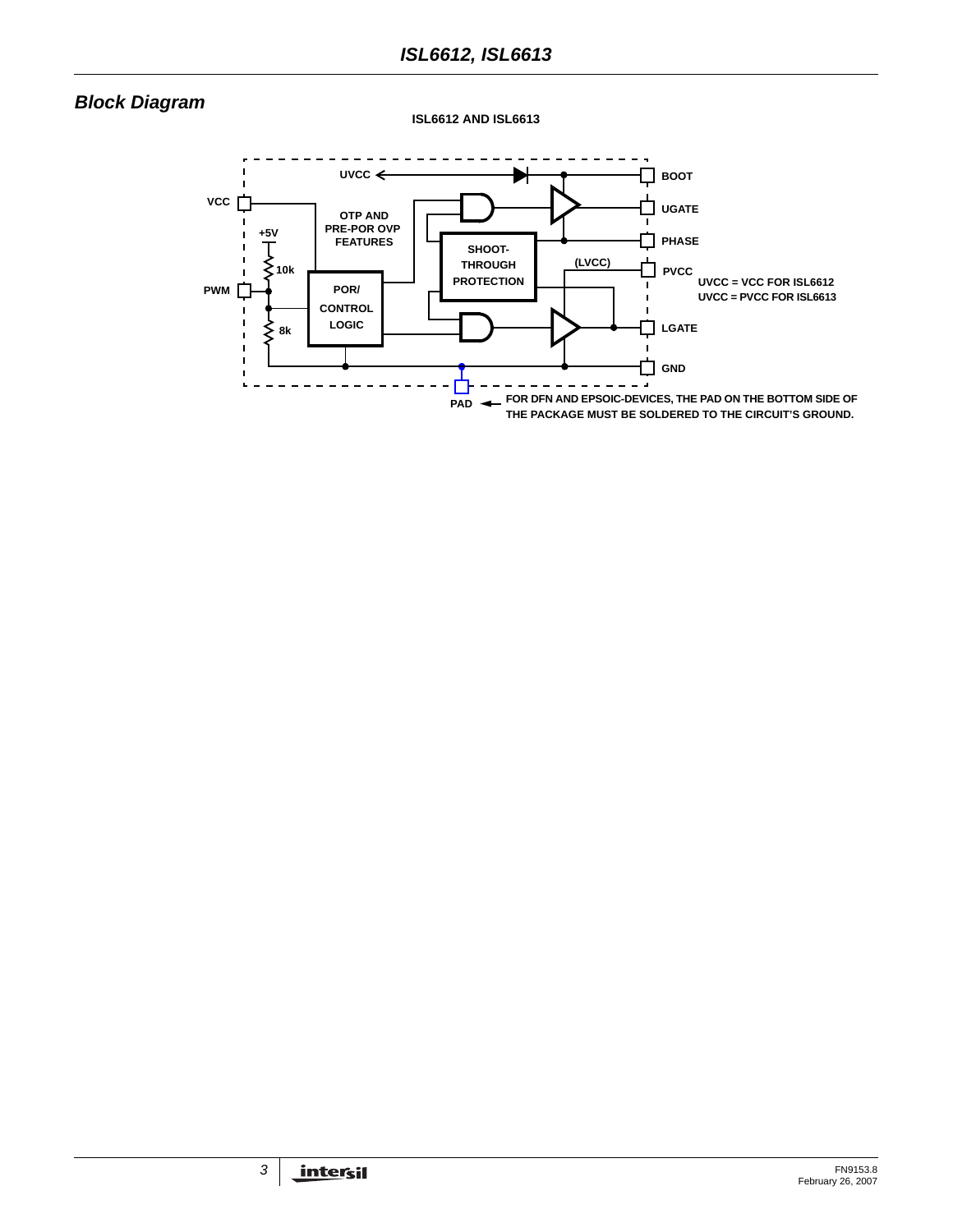

*Typical Application - 3 Channel Converter Using ISL65xx and ISL6612 Gate Drivers*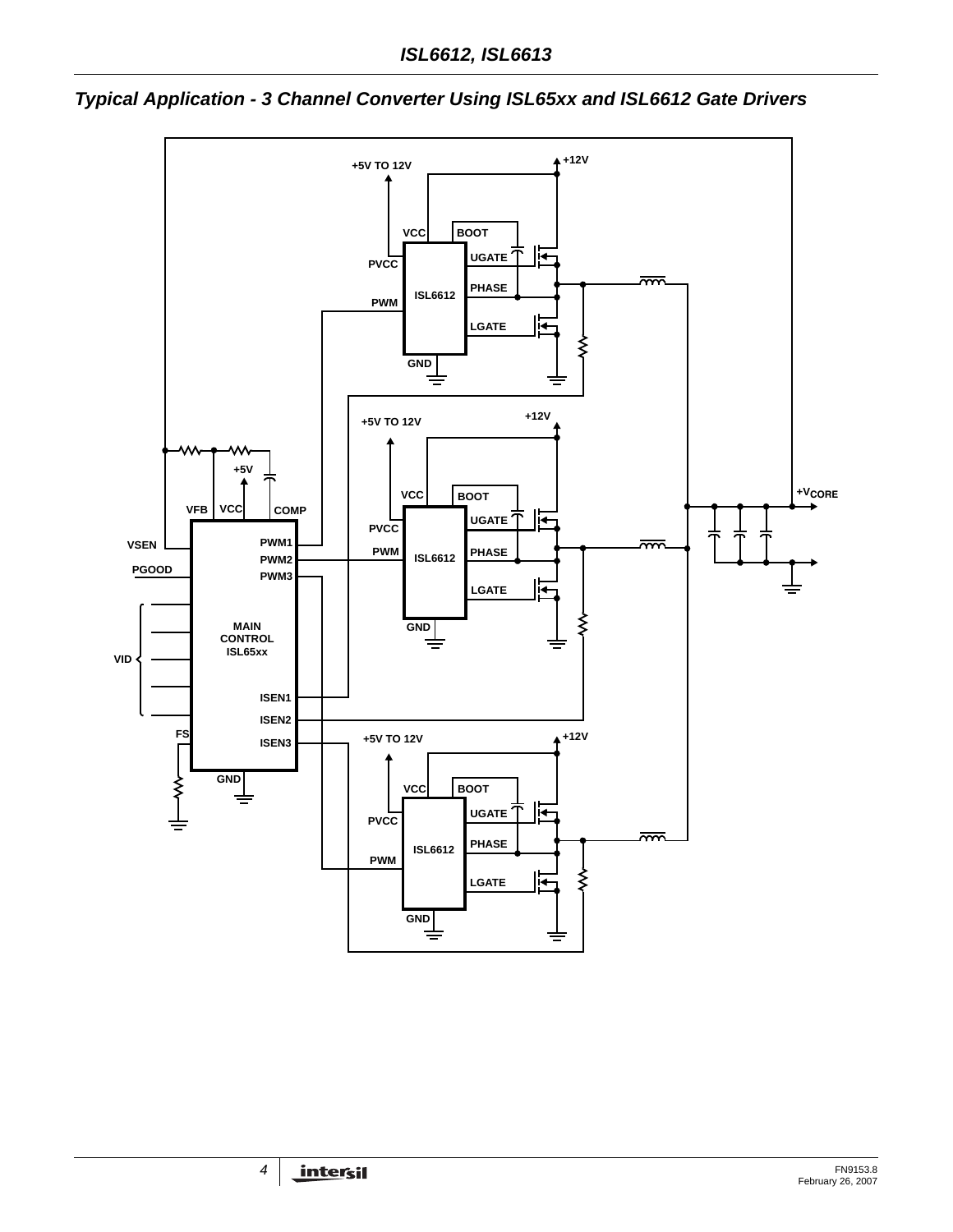#### Absolute Maximum Ratings **Thermal Information**

| Supply Voltage (PVCC)  VCC + 0.3V                                               |
|---------------------------------------------------------------------------------|
| Input Voltage $(V_{\text{PWM}})$ GND - 0.3V to 7V                               |
|                                                                                 |
| BOOT To PHASE Voltage (V <sub>BOOT-PHASE</sub> ) -0.3V to 15V (DC)              |
|                                                                                 |
| UGATE $V_{PHASE}$ - 0.3 $V_{DC}$ to $V_{BNOT}$ + 0.3V                           |
| V <sub>PHASE</sub> - 3.5V (<100ns Pulse Width, 2µJ) to V <sub>BOOT</sub> + 0.3V |
|                                                                                 |
| GND - 5V (<100ns Pulse Width, 2uJ) to $V_{PVCC}$ + 0.3V                         |
| PHASEGND - 0.3VDC to 15VDC                                                      |
| GND - 8V (<400ns, 20µJ) to 30V (<200ns, V <sub>BOOT-GND</sub> < 36V)            |
| <b>ESD Rating</b>                                                               |
|                                                                                 |

|     | $\theta$ IA (°C/W) $\theta$ IC (°C/W)                 |
|-----|-------------------------------------------------------|
| 100 | N/A                                                   |
| 50  |                                                       |
| 48  |                                                       |
|     | Maximum Junction Temperature (Plastic Package) +150°C |
|     | Maximum Storage Temperature Range-65°C to +150°C      |
|     | Maximum Lead Temperature (Soldering 10s)  +300°C      |
|     |                                                       |
|     |                                                       |

#### **Recommended Operating Conditions**

| Ambient Temperature Range40°C to +85°C                                              |  |
|-------------------------------------------------------------------------------------|--|
| Maximum Operating Junction Temperature +125°C                                       |  |
| Supply Voltage, VCC12V ±10%                                                         |  |
| Supply Voltage Range, PVCC $\ldots \ldots \ldots \ldots \ldots$ 5V to 12V $\pm$ 10% |  |

CAUTION: Stresses above those listed in "Absolute Maximum Ratings" may cause permanent damage to the device. This is a stress only rating and operation of the<br>device at these or any other conditions above those indicated i

NOTES:

<span id="page-4-0"></span>1.  $\theta_{JA}$  is measured with the component mounted on a high effective thermal conductivity test board in free air.

<span id="page-4-1"></span>2. θJA is measured in free air with the component mounted on a high effective thermal conductivity test board with "direct attach" features. See Tech Brief TB379.

<span id="page-4-2"></span>3. For  $\theta_{\rm JC}$ , the "case temp" location is the center of the exposed metal pad on the package underside.

## <span id="page-4-3"></span>**Electrical Specifications** Recommended Operating Conditions, Unless Otherwise Noted.

| <b>PARAMETER</b>                           | <b>SYMBOL</b>            | <b>TEST CONDITIONS</b>                                                      | <b>MIN</b>     | <b>TYP</b>     | <b>MAX</b>     | <b>UNITS</b> |
|--------------------------------------------|--------------------------|-----------------------------------------------------------------------------|----------------|----------------|----------------|--------------|
| <b>VCC SUPPLY CURRENT</b>                  |                          |                                                                             |                |                |                |              |
| <b>Bias Supply Current</b>                 | <b>I</b> vcc             | ISL6612, $f_{\text{PWM}} = 300$ kHz, $V_{\text{VCC}} = 12V$                 | $\blacksquare$ | 7.2            |                | mA           |
|                                            |                          | ISL6613, $f_{\text{PWM}} = 300 \text{kHz}$ , $V_{\text{VCC}} = 12 \text{V}$ | $\mathbf{r}$   | 4.5            | $\blacksquare$ | mA           |
|                                            | <b>I</b> <sub>V</sub> CC | ISL6612, $f_{\text{PWM}} = 1$ MHz, $V_{\text{VCC}} = 12V$                   | $\blacksquare$ | 11             | $\blacksquare$ | mA           |
|                                            |                          | ISL6613, $f_{\text{PWM}} = 1$ MHz, $V_{\text{VCC}} = 12V$                   | $\mathbf{r}$   | 5              | $\blacksquare$ | mA           |
| <b>Gate Drive Bias Current</b>             | <b>I</b> PVCC            | ISL6612, $f_{\text{PWM}} = 300$ kHz, $V_{\text{PVCC}} = 12V$                | $\blacksquare$ | 2.5            | $\blacksquare$ | mA           |
|                                            |                          | ISL6613, $f_{\text{PWM}} = 300$ kHz, $V_{\text{PVCC}} = 12V$                | $\blacksquare$ | 5.2            | $\blacksquare$ | mA           |
|                                            | $I_{\text{PVCC}}$        | ISL6612, $f_{\text{PWM}} = 1$ MHz, $V_{\text{PVCC}} = 12V$                  | $\blacksquare$ | $\overline{7}$ | $\blacksquare$ | mA           |
|                                            |                          | ISL6613, $f_{\text{PWM}} = 1$ MHz, $V_{\text{PVCC}} = 12V$                  | $\blacksquare$ | 13             | $\blacksquare$ | mA           |
| <b>POWER-ON RESET AND ENABLE</b>           |                          |                                                                             |                |                |                |              |
| <b>VCC Rising Threshold</b>                |                          | $T_A = 0$ °C to +85°C                                                       | 9.35           | 9.80           | 10.00          | $\vee$       |
| <b>VCC Rising Threshold</b>                |                          | $T_A = -40^{\circ}C$ to $+85^{\circ}C$                                      | 8.35           | 9.80           | 10.00          | $\vee$       |
| <b>VCC Falling Threshold</b>               |                          | $T_A = 0$ °C to +85°C                                                       | 7.35           | 7.60           | 8.00           | $\vee$       |
| VCC Falling Threshold                      |                          | $T_A = -40$ °C to $+85$ °C                                                  | 6.35           | 7.60           | 8.00           | $\vee$       |
| PWM INPUT (See "TIMING DIAGRAM" on page 7) |                          |                                                                             |                |                |                |              |
| Input Current                              | <b>I</b> <sub>PWM</sub>  | $V_{\text{PWM}} = 5V$                                                       | $\blacksquare$ | 450            | $\blacksquare$ | μA           |
|                                            |                          | $V_{\text{PWM}} = 0V$                                                       | $\blacksquare$ | -400           | $\blacksquare$ | μA           |
| PWM Rising Threshold                       |                          | $VCC = 12V$                                                                 | $\blacksquare$ | 3.00           | $\blacksquare$ | $\vee$       |
| PWM Falling Threshold                      |                          | $VCC = 12V$                                                                 |                | 2.00           |                | $\vee$       |
| Typical Three-State Shutdown Window        |                          | $VCC = 12V$                                                                 | 1.80           |                | 2.40           | $\vee$       |
| Three-State Lower Gate Falling Threshold   |                          | $VCC = 12V$                                                                 | $\blacksquare$ | 1.50           | $\blacksquare$ | $\vee$       |
| Three-State Lower Gate Rising Threshold    |                          | $VCC = 12V$                                                                 | $\blacksquare$ | 1.00           | $\blacksquare$ | $\vee$       |
| Three-State Upper Gate Rising Threshold    |                          | $VCC = 12V$                                                                 | $\blacksquare$ | 3.20           | $\blacksquare$ | $\vee$       |
| Three-State Upper Gate Falling Threshold   |                          | $VCC = 12V$                                                                 | $\blacksquare$ | 2.60           | $\blacksquare$ | $\vee$       |
| Shutdown Holdoff Time                      | <sup>t</sup> TSSHD       |                                                                             |                | 245            |                | ns           |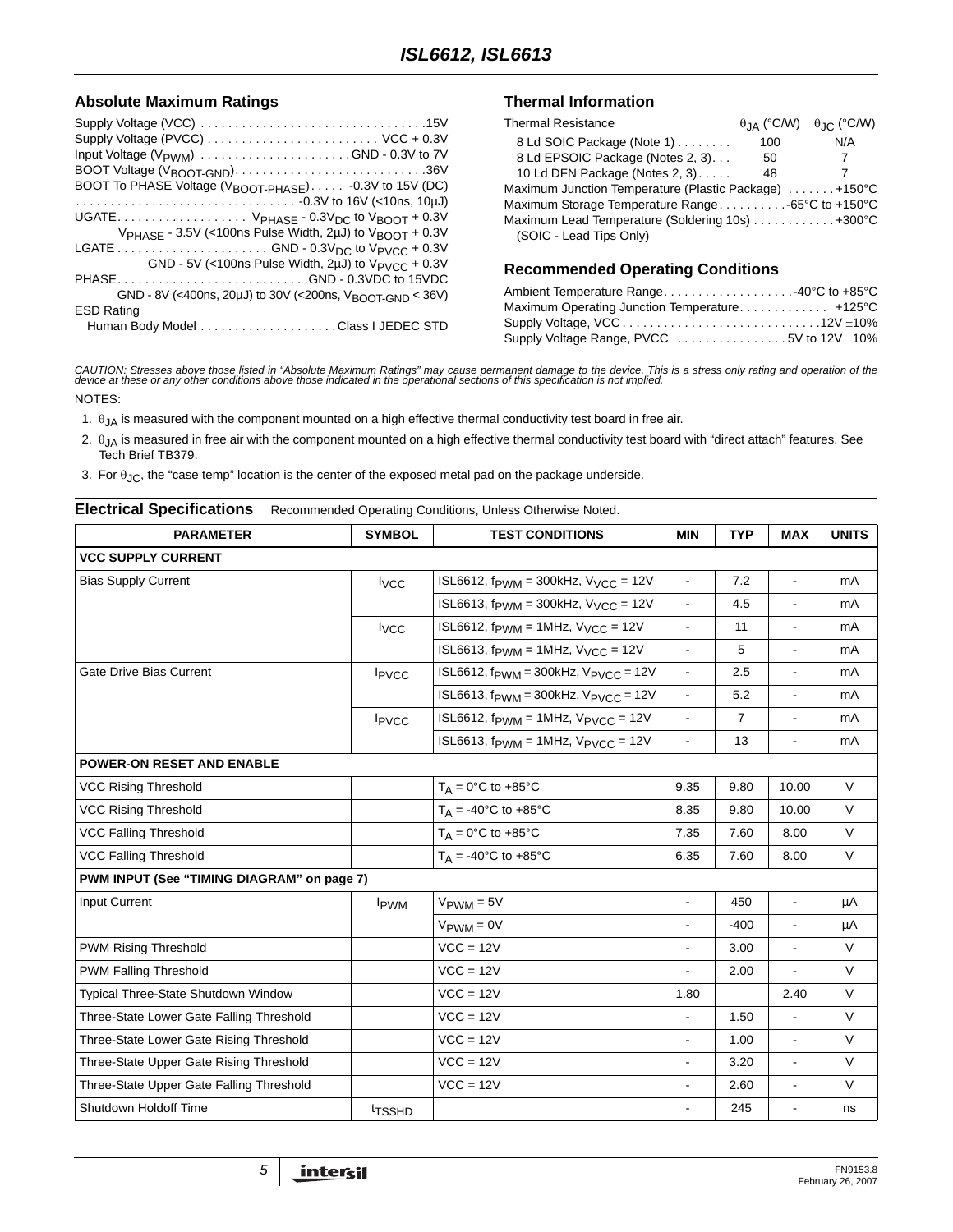#### **Electrical Specifications** Recommended Operating Conditions, Unless Otherwise Noted. **(Continued)**

| <b>PARAMETER</b>                                | <b>SYMBOL</b>          | <b>TEST CONDITIONS</b>                        | <b>MIN</b>               | <b>TYP</b>     | <b>MAX</b>               | <b>UNITS</b> |
|-------------------------------------------------|------------------------|-----------------------------------------------|--------------------------|----------------|--------------------------|--------------|
| <b>UGATE Rise Time</b>                          | t <sub>RU</sub>        | V <sub>PVCC</sub> = 12V, 3nF Load, 10% to 90% | $\blacksquare$           | 26             |                          | ns           |
| <b>LGATE Rise Time</b>                          | $t_{RL}$               | V <sub>PVCC</sub> = 12V, 3nF Load, 10% to 90% | $\blacksquare$           | 18             | $\blacksquare$           | ns           |
| <b>UGATE Fall Time</b>                          | <sup>t</sup> FU        | V <sub>PVCC</sub> = 12V, 3nF Load, 90% to 10% | $\blacksquare$           | 18             | $\blacksquare$           | ns           |
| <b>LGATE Fall Time</b>                          | <sup>t</sup> FL        | V <sub>PVCC</sub> = 12V, 3nF Load, 90% to 10% | $\overline{\phantom{0}}$ | 12             |                          | ns           |
| <b>UGATE Turn-On Propagation Delay (Note 4)</b> | <b>t</b> PDHU          | V <sub>PVCC</sub> = 12V, 3nF Load, Adaptive   | $\blacksquare$           | 10             | $\blacksquare$           | ns           |
| LGATE Turn-On Propagation Delay (Note 4)        | <sup>t</sup> PDHL      | V <sub>PVCC</sub> = 12V, 3nF Load, Adaptive   | $\overline{\phantom{0}}$ | 10             | $\blacksquare$           | ns           |
| UGATE Turn-Off Propagation Delay (Note 4)       | <i>t</i> PDLU          | $V_{\text{PVCC}} = 12V$ , 3nF Load            | $\blacksquare$           | 10             | $\blacksquare$           | ns           |
| LGATE Turn-Off Propagation Delay (Note 4)       | <i>t</i> PDLL          | $V_{\text{PVCC}} = 12V$ , 3nF Load            | $\blacksquare$           | 10             | $\blacksquare$           | ns           |
| LG/UG Three-State Propagation Delay (Note 4)    | <sup>t</sup> PDTS      | $V_{\text{PVCC}} = 12V$ , 3nF Load            | $\blacksquare$           | 10             |                          | ns           |
| <b>OUTPUT (Note 4)</b>                          |                        |                                               |                          |                |                          |              |
| <b>Upper Drive Source Current</b>               | <b>IU_SOURCE</b>       | $V_{\text{PVCC}} = 12V$ , 3nF Load            | $\overline{\phantom{a}}$ | 1.25           | $\overline{\phantom{a}}$ | A            |
| <b>Upper Drive Source Impedance</b>             | R <sub>U_SOURCE</sub>  | 150mA Source Current                          | 1.25                     | 2.0            | 3.0                      | Ω            |
| <b>Upper Drive Sink Current</b>                 | <b>IU_SINK</b>         | $V_{\text{PVCC}} = 12V$ , 3nF Load            |                          | $\overline{2}$ | $\blacksquare$           | A            |
| <b>Upper Drive Transition Sink Impedance</b>    | R <sub>U_SINK_TR</sub> | 70ns with Respect to PWM Falling              | $\blacksquare$           | 1.3            | 2.2                      | $\Omega$     |
| Upper Drive DC Sink Impedance                   | R <sub>U_SINK_DC</sub> | 150mA Source Current                          | 0.9                      | 1.65           | 3.0                      | Ω            |
| <b>Lower Drive Source Current</b>               | IL_SOURCE              | $V_{\text{PVCC}} = 12V$ , 3nF Load            | $\overline{\phantom{0}}$ | 2              |                          | $\mathsf{A}$ |
| Lower Drive Source Impedance                    | R <sub>L</sub> SOURCE  | 150mA Source Current                          | 0.85                     | 1.25           | 2.2                      | Ω            |
| Lower Drive Sink Current                        | <sup>I</sup> L_SINK    | $V_{\text{PVCC}} = 12V$ , 3nF Load            | L.                       | 3              |                          | $\mathsf{A}$ |
| Lower Drive Sink Impedance                      | $R_{L_SINK}$           | 150mA Sink Current                            | 0.60                     | 0.80           | 1.35                     | Ω            |
| <b>OVER TEMPERATURE SHUTDOWN</b>                |                        |                                               |                          |                |                          |              |
| <b>Thermal Shutdown Setpoint</b>                |                        |                                               |                          | 150            |                          | °C           |
| <b>Thermal Recovery Setpoint</b>                |                        |                                               |                          | 108            |                          | °C           |

NOTE:

4. Guaranteed by design. Not 100% tested in production.

# *Functional Pin Description*

| <b>PACKAGE PIN #</b><br><b>PIN</b> |                |               |                                                                                                                                                                                                                                                                                                     |
|------------------------------------|----------------|---------------|-----------------------------------------------------------------------------------------------------------------------------------------------------------------------------------------------------------------------------------------------------------------------------------------------------|
| <b>SOIC</b>                        | <b>DFN</b>     | <b>SYMBOL</b> | <b>FUNCTION</b>                                                                                                                                                                                                                                                                                     |
|                                    |                | <b>UGATE</b>  | Upper gate drive output. Connect to gate of high-side power N-Channel MOSFET.                                                                                                                                                                                                                       |
| 2                                  | $\overline{2}$ | <b>BOOT</b>   | Floating bootstrap supply pin for the upper gate drive. Connect the bootstrap capacitor between this pin and the<br>PHASE pin. The bootstrap capacitor provides the charge to turn on the upper MOSFET. See "Internal Bootstrap"<br>Device" on page 8 for guidance in choosing the capacitor value. |
|                                    | 3, 8           | N/C           | No Connection.                                                                                                                                                                                                                                                                                      |
| 3                                  | 4              | <b>PWM</b>    | The PWM signal is the control input for the driver. The PWM signal can enter three distinct states during operation;<br>see "Three-State PWM Input" on page 7 for further details. Connect this pin to the PWM output of the controller.                                                            |
| 4                                  | 5              | <b>GND</b>    | Bias and reference ground. All signals are referenced to this node. It is also the power ground return of the driver.                                                                                                                                                                               |
| 5                                  | 6              | LGATE         | Lower gate drive output. Connect to gate of the low-side power N-Channel MOSFET.                                                                                                                                                                                                                    |
| 6                                  | $\overline{7}$ | VCC           | Connect this pin to a +12V bias supply. Place a high quality low ESR ceramic capacitor from this pin to GND.                                                                                                                                                                                        |
| $\overline{7}$                     | 9              | <b>PVCC</b>   | This pin supplies power to both upper and lower gate drives in ISL6613; only the lower gate drive in ISL6612. Its<br>operating range is +5V to 12V. Place a high quality low ESR ceramic capacitor from this pin to GND.                                                                            |
| 8                                  | 10             | <b>PHASE</b>  | Connect this pin to the SOURCE of the upper MOSFET and the DRAIN of the lower MOSFET. This pin provides<br>a return path for the upper gate drive.                                                                                                                                                  |
| 9                                  | 11             | <b>PAD</b>    | Connect this pad to the power ground plane (GND) via thermally enhanced connection.                                                                                                                                                                                                                 |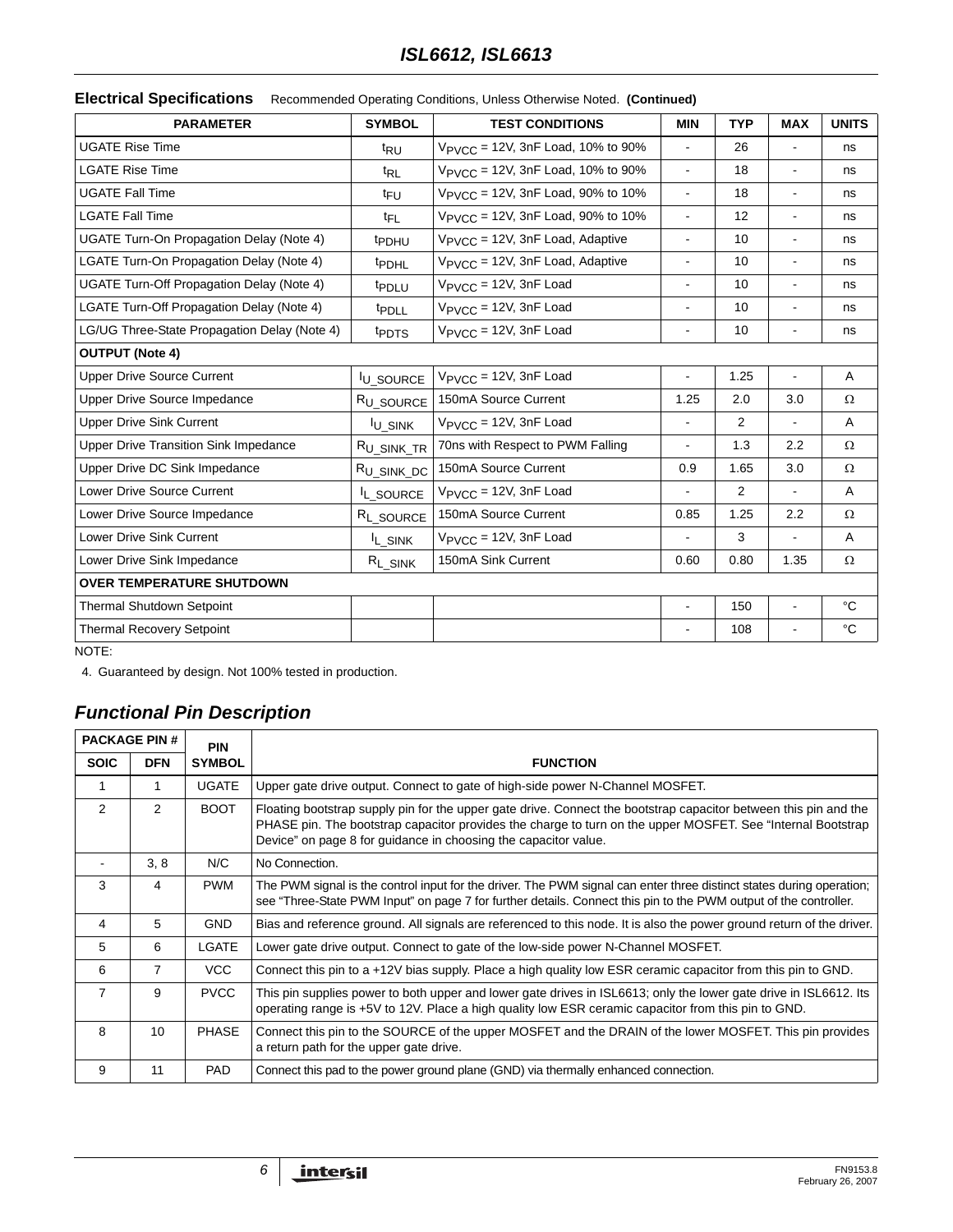# *Description*



#### **FIGURE 1. TIMING DIAGRAM**

## <span id="page-6-0"></span>*Operation*

Designed for versatility and speed, the ISL6612 and ISL6613 MOSFET drivers control both high-side and low-side N-Channel FETs of a half-bridge power train from one externally provided PWM signal.

Prior to VCC exceeding its POR level, the Pre-POR overvoltage protection function is activated; the upper gate (UGATE) is held low and the lower gate (LGATE), controlled by the Pre-POR overvoltage protection circuits, is connected to the PHASE. Once the VCC voltage surpasses the VCC Rising Threshold (see "Electrical Specifications" on [page 5\)](#page-4-3), the PWM signal takes control of gate transitions. A rising edge on PWM initiates the turn-off of the lower MOSFET (see Timing Diagram). After a short propagation delay  $[t_{PDL}]$ , the lower gate begins to fall. Typical fall times  $[t_F]$  are provided in "Electrical Specifications" on [page 5.](#page-4-3) Adaptive shoot-through circuitry monitors the PHASE voltage and determines the upper gate delay time [t<sub>PDHU</sub>]. This prevents both the lower and upper MOSFETs from conducting simultaneously. Once this delay period is complete, the upper gate drive begins to rise  $[t_{\mathsf{RU}}]$  and the upper MOSFET turns on.

A falling transition on PWM results in the turn-off of the upper MOSFET and the turn-on of the lower MOSFET. A short propagation delay  $[t_{PDLU}]$  is encountered before the upper gate begins to fall  $[t_{FU}]$ . Again, the adaptive shoot-through circuitry determines the lower gate delay time,  $t_{\text{PDH}}$ . The PHASE voltage and the UGATE voltage are monitored, and the lower gate is allowed to rise after PHASE drops below a level or the voltage of UGATE to PHASE reaches a level depending upon the current direction (See the following section for details). The lower gate then rises  $[t<sub>RL</sub>]$ , turning on the lower MOSFET.

#### *Advanced Adaptive Zero Shoot-Through Deadtime Control (Patent Pending)*

These drivers incorporate a unique adaptive deadtime control technique to minimize deadtime, resulting in high efficiency from the reduced freewheeling time of the lower MOSFETs' body-diode conduction, and to prevent the upper and lower MOSFETs from conducting simultaneously. This is accomplished by ensuring either rising gate turns on its MOSFET with minimum and sufficient delay after the other has turned off.

During turn-off of the lower MOSFET, the PHASE voltage is monitored until it reaches a -0.2V/+0.8V trip point for a forward/reverse current, at which time the UGATE is released to rise. An auto-zero comparator is used to correct the  $r_{DS(ON)}$ drop in the phase voltage preventing from false detection of the -0.2V phase level during  $r_{DS(ON)}$  conduction period. In the case of zero current, the UGATE is released after 35ns delay of the LGATE dropping below 0.5V. During the phase detection, the disturbance of LGATE's falling transition on the PHASE node is blanked out to prevent falsely tripping. Once the PHASE is high, the advanced adaptive shoot-through circuitry monitors the PHASE and UGATE voltages during a PWM falling edge and the subsequent UGATE turn-off. If either the UGATE falls to less than 1.75V above the PHASE or the PHASE falls to less than +0.8V, the LGATE is released to turn on.

#### <span id="page-6-1"></span>*Three-State PWM Input*

A unique feature of these drivers and other Intersil drivers is the addition of a shutdown window to the PWM input. If the PWM signal enters and remains within the shutdown window for a set holdoff time, the driver outputs are disabled and both MOSFET gates are pulled and held low. The shutdown state is removed when the PWM signal moves outside the shutdown window. Otherwise, the PWM rising and falling thresholds (outlined in "Electrical Specifications" on [page 5](#page-4-3)) determine when the lower and upper gates are enabled.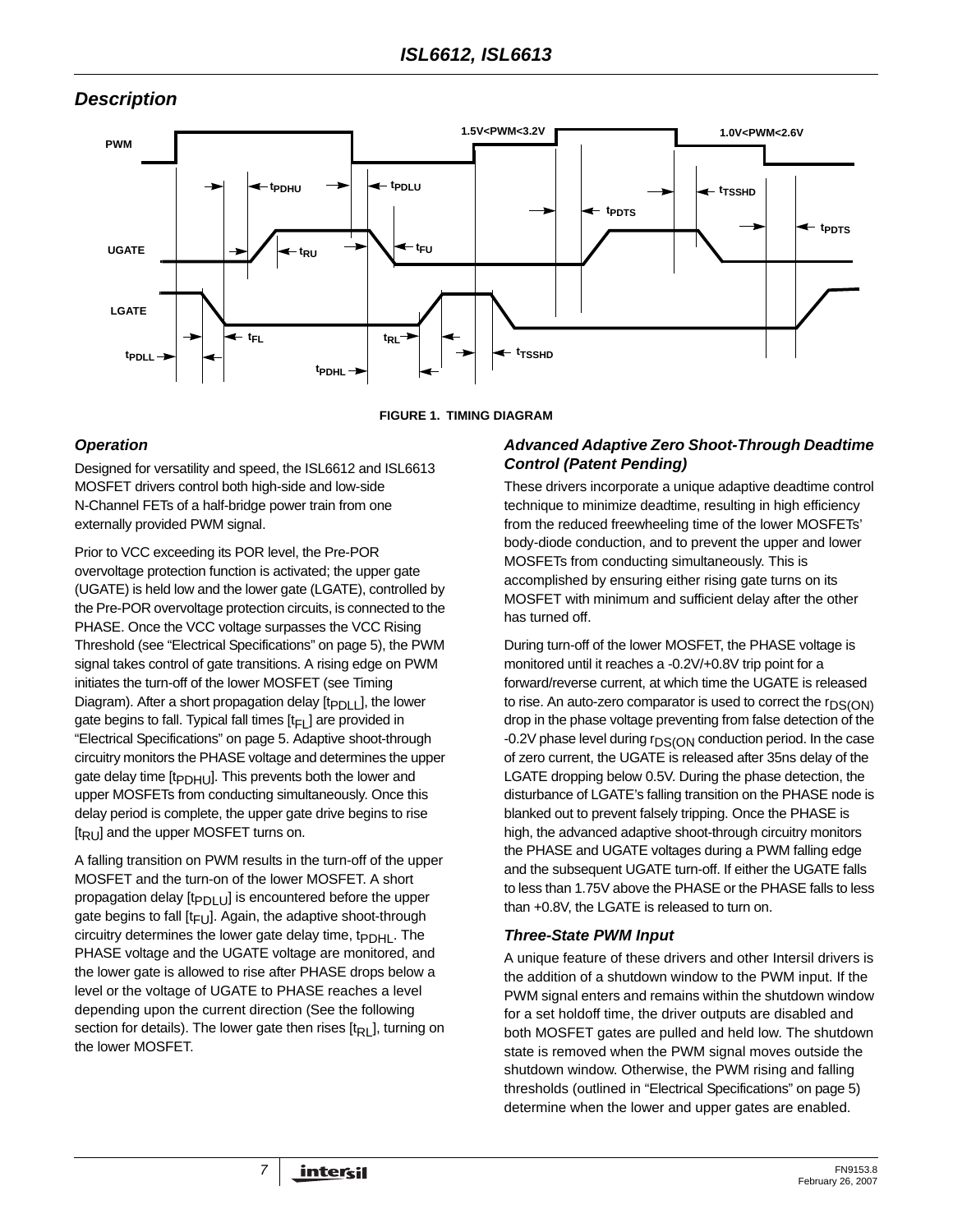This feature helps prevent a negative transient on the output voltage when the output is shut down, eliminating the Schottky diode that is used in some systems for protecting the load from reversed output voltage events.

In addition, more than 400mV hysteresis also incorporates into the three-state shutdown window to eliminate PWM input oscillations due to the capacitive load seen by the PWM input through the body diode of the controller's PWM output when the power-up and/or power-down sequence of bias supplies of the driver and PWM controller are required.

### *Power-On Reset (POR) Function*

During initial startup, the VCC voltage rise is monitored. Once the rising VCC voltage exceeds 9.8V (typically), operation of the driver is enabled and the PWM input signal takes control of the gate drives. If VCC drops below the falling threshold of 7.6V (typically), operation of the driver is disabled.

#### *Pre-POR Overvoltage Protection*

Prior to VCC exceeding its POR level, the upper gate is held low and the lower gate is controlled by the overvoltage protection circuits during initial startup. The PHASE is connected to the gate of the low side MOSFET (LGATE), which provides some protection to the microprocessor if the upper MOSFET(s) is shorted during initial startup. For complete protection, the low side MOSFET should have a gate threshold well below the maximum voltage rating of the load/microprocessor.

When VCC drops below its POR level, both gates pull low and the Pre-POR overvoltage protection circuits are not activated until VCC resets.

#### <span id="page-7-0"></span>*Internal Bootstrap Device*

Both drivers feature an internal bootstrap schottky diode. Simply adding an external capacitor across the BOOT and PHASE pins completes the bootstrap circuit. The bootstrap function is also designed to prevent the bootstrap capacitor from overcharging due to the large negative swing at the trailing-edge of the PHASE node. This reduces voltage stress on the boot to phase pins.

The bootstrap capacitor must have a maximum voltage rating above UVCC + 5V and its capacitance value can be chosen from the following equation:

$$
C_{\text{BOOT\_CAP}} \ge \frac{Q_{\text{GATE}}}{\Delta V_{\text{BOOT\_CAP}}}
$$
\n(EQ. 1)\n
$$
Q_{\text{GATE}} = \frac{Q_{\text{G1}} \cdot \text{UVCC}}{V_{\text{GS1}}} \cdot N_{\text{Q1}}
$$

where  $Q_{G1}$  is the amount of gate charge per upper MOSFET at  $V_{GS1}$  gate-source voltage and  $N_{Q1}$  is the number of control MOSFETs. The  $\Delta V_{\text{BOOT}}$  CAP term is defined as the allowable droop in the rail of the upper gate drive.

As an example, suppose two IRLR7821 FETs are chosen as the upper MOSFETs. The gate charge,  $Q_G$ , from the data sheet is 10nC at 4.5V ( $V$ <sub>GS</sub>) gate-source voltage. Then the Q<sub>GATF</sub> is calculated to be 53nC for UVCC (i.e. PVCC in ISL6613, VCC in ISL6612) =12V. We will assume a 200mV droop in drive voltage over the PWM cycle. We find that a bootstrap capacitance of at least 0.267μF is required.



**FIGURE 2. BOOTSTRAP CAPACITANCE vs BOOT RIPPLE VOLTAGE**

#### *Gate Drive Voltage Versatility*

The ISL6612 and ISL6613 provide the user flexibility in choosing the gate drive voltage for efficiency optimization. The ISL6612 upper gate drive is fixed to VCC [+12V], but the lower drive rail can range from 12V down to 5V depending on what voltage is applied to PVCC. The ISL6613 ties the upper and lower drive rails together. Simply applying a voltage from 5V up to 12V on PVCC sets both gate drive rail voltages simultaneously.

## *Over-Temperature Protection (OTP)*

When the junction temperature of the IC exceeds +150°C (typically), both upper and lower gates turn off. The driver stays off and does not return to normal operation until its junction temperature comes down below +108°C (typically).

For high frequency applications, applying a lower voltage to PVCC helps reduce the power dissipation and lower the junction temperature of the IC. This method reduces the risk of tripping OTP.

#### *Power Dissipation*

Package power dissipation is mainly a function of the switching frequency ( $f_{SW}$ ), the output drive impedance, the external gate resistance, and the selected MOSFET's internal gate resistance and total gate charge. Calculating the power dissipation in the driver for a desired application is critical to ensure safe operation. Exceeding the maximum allowable power dissipation level will push the IC beyond the maximum recommended operating junction temperature of +125°C. The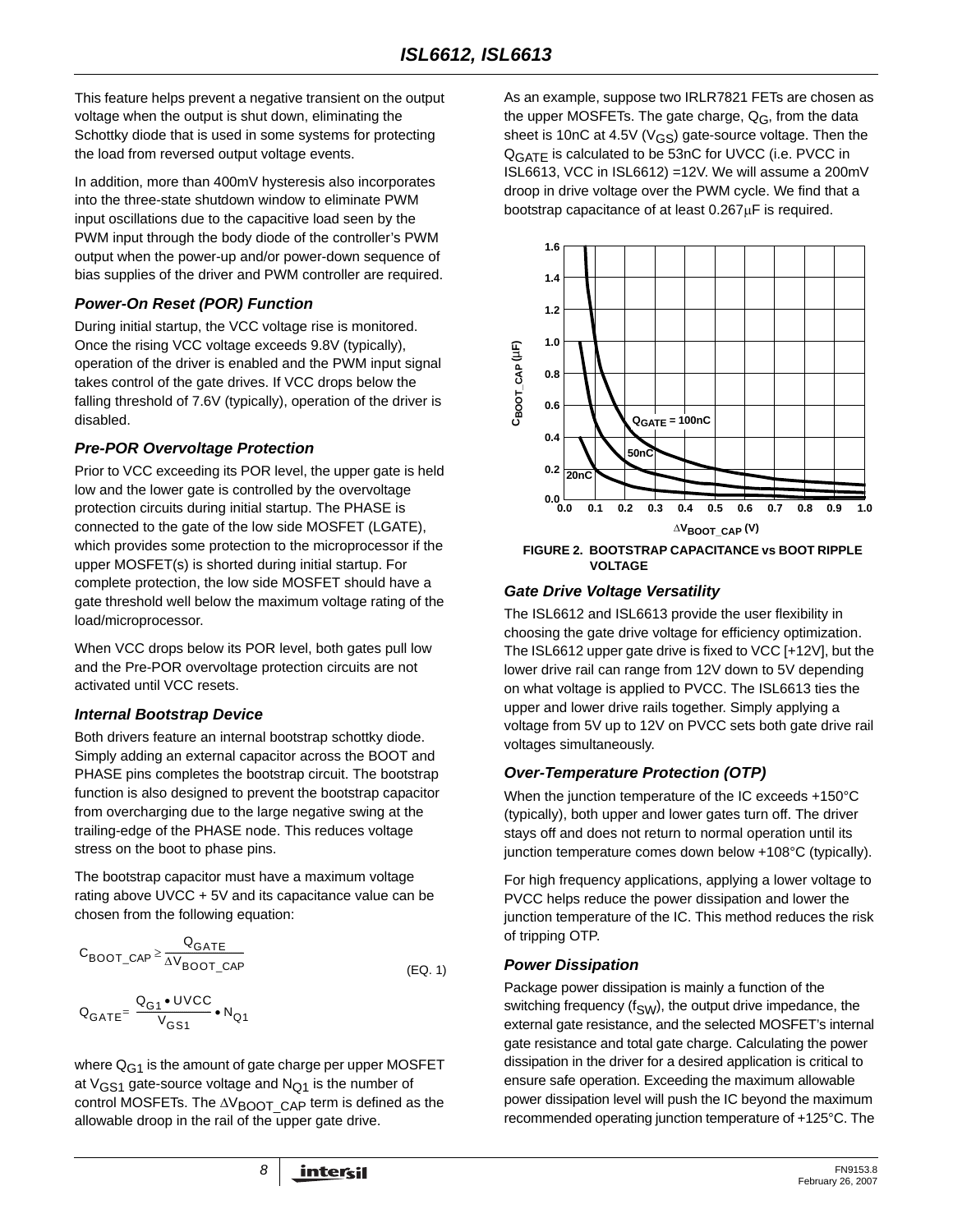maximum allowable IC power dissipation for the SO8 package is approximately 800mW at room temperature, while the power dissipation capacity in the EPSOIC and DFN packages, with an exposed heat escape pad, is more than 2W and 1.5W, respectively. Both EPSOIC and DFN packages are more suitable for high frequency applications. See ["Layout](#page-8-0)  [Considerations" on page 9](#page-8-0) for thermal transfer improvement suggestions. When designing the driver into an application, it is recommended that the following calculation is used to ensure safe operation at the desired frequency for the selected MOSFETs. The total gate drive power losses due to the gate charge of MOSFETs and the driver's internal circuitry and their corresponding average driver current can be estimated using Equation 2 and Equation 3, respectively,

$$
P_{Qg\_TOT} = P_{Qg\_Q1} + P_{Qg\_Q2} + I_Q \cdot \text{VCC}
$$
 (EQ. 2)  
\n
$$
P_{Qg\_Q1} = \frac{Q_{G1} \cdot \text{UVCC}^2}{V_{GS1}} \cdot F_{SW} \cdot N_{Q1}
$$
  
\n
$$
P_{Qg\_Q2} = \frac{Q_{G2} \cdot \text{LVCC}^2}{V_{GS2}} \cdot F_{SW} \cdot N_{Q2}
$$
  
\n
$$
I_{DR} = \left(\frac{Q_{G1} \cdot \text{UVCC} \cdot N_{Q1}}{V_{GS1}} + \frac{Q_{G2} \cdot \text{LVCC} \cdot N_{Q2}}{V_{GS2}}\right) \cdot F_{SW} + I_Q
$$
  
\n(EQ. 3)

where the gate charge ( $Q_{G1}$  and  $Q_{G2}$ ) is defined at a particular gate to source voltage ( $V_{GS1}$ and  $V_{GS2}$ ) in the corresponding MOSFET datasheet;  $I_{\Omega}$  is the driver's total quiescent current with no load at both drive outputs;  $N<sub>O1</sub>$ and  $N_{\Omega^2}$  are number of upper and lower MOSFETs, respectively; UVCC and LVCC are the drive voltages for both upper and lower FETs, respectively. The  $I_{\Omega^*}$ VCC product is the quiescent power of the driver without capacitive load and is typically 116mW at 300kHz.

The total gate drive power losses are dissipated among the resistive components along the transition path. The drive resistance dissipates a portion of the total gate drive power losses, the rest will be dissipated by the external gate resistors ( $R<sub>G1</sub>$  and  $R<sub>G2</sub>$ ) and the internal gate resistors ( $R<sub>G11</sub>$ ) and  $R<sub>G12</sub>$ ) of MOSFETs. Figures 3 and 4 show the typical upper and lower gate drives turn-on transition path. The power dissipation on the driver can be roughly estimated as:

$$
P_{DR} = P_{DR\_UP} + P_{DR\_LOW} + I_Q \bullet VCC
$$

$$
{}^{1}DR\_UP = \left(\frac{R_{H11}}{R_{H11} + R_{EXT1}} + \frac{R_{L01}}{R_{L01} + R_{EXT1}}\right) \cdot \frac{P_{Qg\_Q1}}{2}
$$
  

$$
{}^{1}DR\_LOW = \left(\frac{R_{H12}}{R_{H12} + R_{EXT2}} + \frac{R_{L02}}{R_{L02} + R_{EXT2}}\right) \cdot \frac{P_{Qg\_Q2}}{2}
$$
  

$$
{}^{1}ER_{H11} = R_{G1} + \frac{R_{G11}}{N_{Q1}}
$$
  

$$
R_{EXT2} = R_{G2} + \frac{R_{G12}}{N_{Q2}}
$$



it has an exposed pad or not. The copper area can be extended beyond the bottom area of the IC and/or connected to buried copper plane(s) with thermal vias. This combination of vias for vertical heat escape, extended copper plane, and buried planes for heat spreading allows the IC to achieve its full thermal potential.

Place each channel power component as close to each other as possible to reduce PCB copper losses and PCB parasitics: shortest distance between DRAINs of upper FETs and SOURCEs of lower FETs; shortest distance between DRAINs of lower FETs and the power ground. Thus, smaller amplitudes of positive and negative ringing are on the switching edges of the PHASE node. However, some space in between the power components is required for good airflow. The traces from the drivers to the FETs should be kept short and wide to reduce the inductance of the traces and to promote clean drive signals.



**FIGURE 3. TYPICAL UPPER-GATE DRIVE TURN-ON PATH**



<span id="page-8-0"></span>**FIGURE 4. TYPICAL LOWER-GATE DRIVE TURN-ON PATH**

(EQ. 4)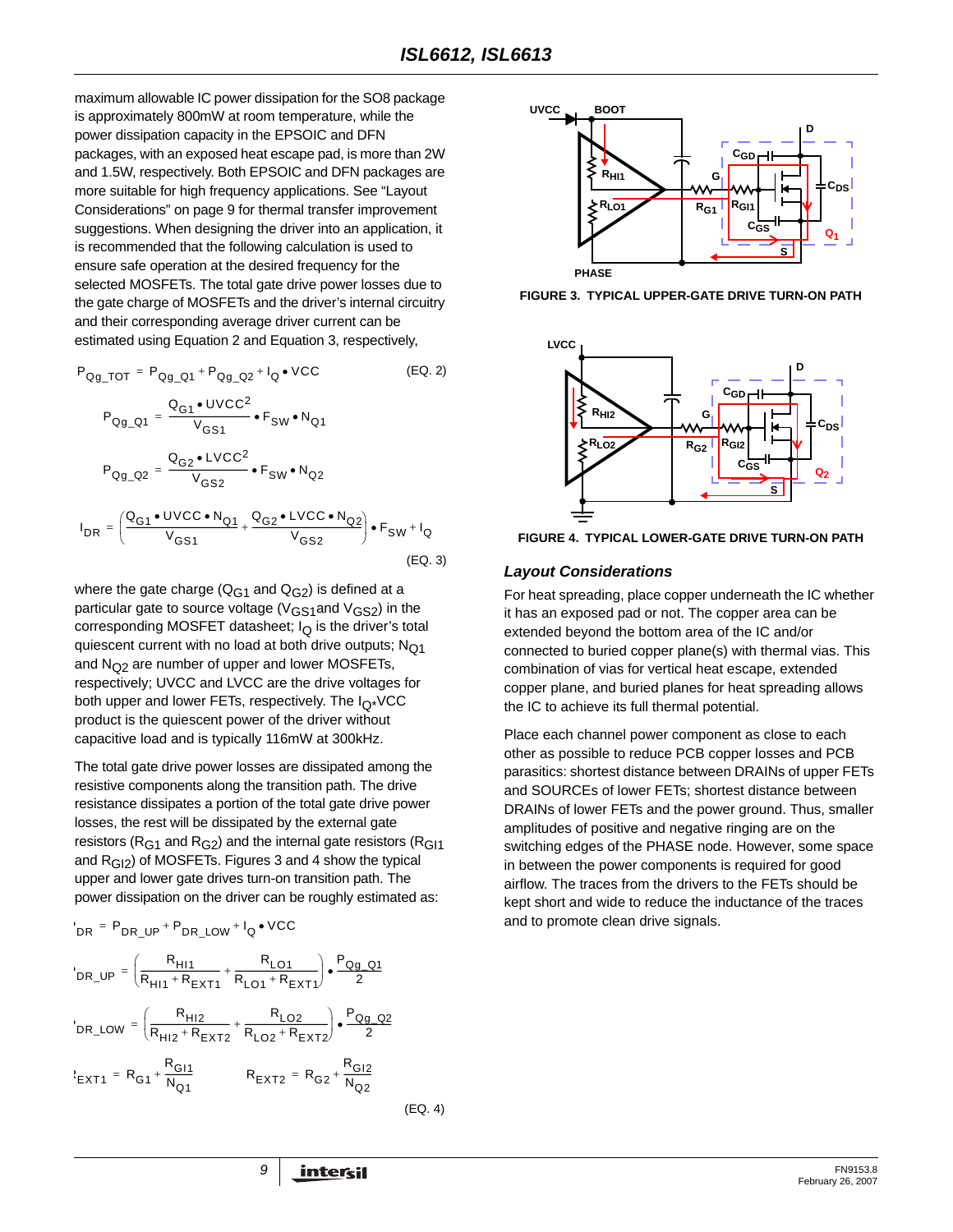# *Dual Flat No-Lead Plastic Package (DFN)*



## **L10.3x3**

**10 LEAD DUAL FLAT NO-LEAD PLASTIC PACKAGE**

| <b>SYMBOL</b>  | <b>MIN</b> | <b>NOMINAL</b> | <b>MAX</b> | <b>NOTES</b> |  |  |
|----------------|------------|----------------|------------|--------------|--|--|
| A              | 0.80       | 0.90           | 1.00       |              |  |  |
| A1             |            |                | 0.05       |              |  |  |
| A3             |            | 0.20 REF       |            |              |  |  |
| b              | 0.18       | 0.23           | 0.28       | 5,8          |  |  |
| D              |            | 3.00 BSC       |            |              |  |  |
| D <sub>2</sub> | 1.95       | 2.00           | 2.05       | 7,8          |  |  |
| Е              |            | 3.00 BSC       |            |              |  |  |
| E <sub>2</sub> | 1.55       | 1.60           | 1.65       | 7,8          |  |  |
| e              |            | 0.50 BSC       |            |              |  |  |
| k              | 0.25       |                |            |              |  |  |
| L              | 0.30       | 0.35           | 0.40       | 8            |  |  |
| N              |            | $\overline{2}$ |            |              |  |  |
| Nd             |            | 5              |            |              |  |  |
|                |            |                |            |              |  |  |

NOTES:

1. Dimensioning and tolerancing conform to ASME Y14.5-1994.

2. N is the number of terminals.

- 3. Nd refers to the number of terminals on D.
- 4. All dimensions are in millimeters. Angles are in degrees.
- 5. Dimension b applies to the metallized terminal and is measured between 0.15mm and 0.30mm from the terminal tip.
- 6. The configuration of the pin #1 identifier is optional, but must be located within the zone indicated. The pin #1 identifier may be either a mold or mark feature.
- 7. Dimensions D2 and E2 are for the exposed pads which provide improved electrical and thermal performance.
- 8. Nominal dimensions are provided to assist with PCB Land Pattern Design efforts, see Intersil Technical Brief TB389.



**FOR ODD TERMINAL/SIDE**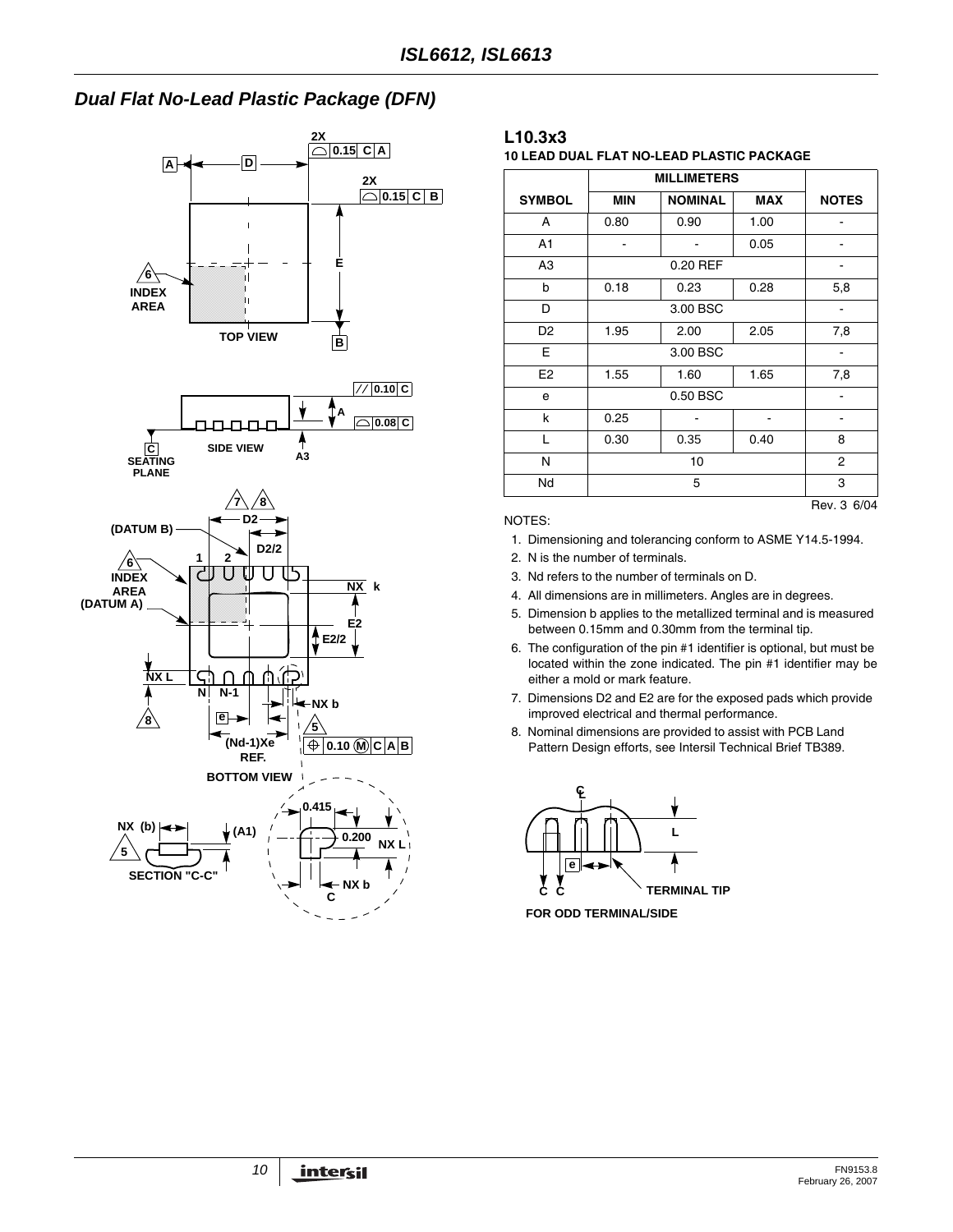# *Small Outline Exposed Pad Plastic Packages (EPSOIC)*





#### **M8.15B**

#### **8 LEAD NARROW BODY SMALL OUTLINE EXPOSED PAD PLASTIC PACKAGE**

|                | <b>INCHES</b> |             | <b>MILLIMETERS</b> |             |                |
|----------------|---------------|-------------|--------------------|-------------|----------------|
| <b>SYMBOL</b>  | <b>MIN</b>    | <b>MAX</b>  | <b>MIN</b>         | <b>MAX</b>  | <b>NOTES</b>   |
| A              | 0.056         | 0.066       | 1.43               | 1.68        |                |
| A1             | 0.001         | 0.005       | 0.03               | 0.13        |                |
| В              | 0.0138        | 0.0192      | 0.35               | 0.49        | 9              |
| C              | 0.0075        | 0.0098      | 0.19               | 0.25        |                |
| D              | 0.189         | 0.196       | 4.80               | 4.98        | 3              |
| E              | 0.150         | 0.157       | 3.31               | 3.39        | 4              |
| e              | 0.050 BSC     |             | 1.27 BSC           |             |                |
| н              | 0.230         | 0.244       | 5.84               | 6.20        |                |
| h              | 0.010         | 0.016       | 0.25               | 0.41        | 5              |
| L              | 0.016         | 0.035       | 0.41               | 0.64        | 6              |
| N              | 8             |             |                    | 8           | $\overline{7}$ |
| $\alpha$       | 0°            | $8^{\circ}$ | $0^{\circ}$        | $8^{\circ}$ |                |
| P              |               | 0.094       |                    | 2.387       | 11             |
| P <sub>1</sub> |               | 0.094       |                    | 2.387       | 11             |
|                |               |             |                    |             | Rev. 3 6/05    |

#### NOTES:

- 1. Symbols are defined in the "MO Series Symbol List" in Section 2.2 of Publication Number 95.
- 2. Dimensioning and tolerancing per ANSI Y14.5M**-**1982.
- 3. Dimension "D" does not include mold flash, protrusions or gate burrs. Mold flash, protrusion and gate burrs shall not exceed 0.15mm (0.006 inch) per side.
- 4. Dimension "E" does not include interlead flash or protrusions. Interlead flash and protrusions shall not exceed 0.25mm (0.010 inch) per side.
- 5. The chamfer on the body is optional. If it is not present, a visual index feature must be located within the crosshatched area.
- 6. "L" is the length of terminal for soldering to a substrate.
- 7. "N" is the number of terminal positions.
- 8. Terminal numbers are shown for reference only.
- 9. The lead width "B", as measured 0.36mm (0.014 inch) or greater above the seating plane, shall not exceed a maximum value of 0.61mm (0.024 inch).
- 10. Controlling dimension: MILLIMETER. Converted inch dimensions are not necessarily exact.
- 11. Dimensions "P" and "P1" are thermal and/or electrical enhanced variations. Values shown are maximum size of exposed pad within lead count and body size.